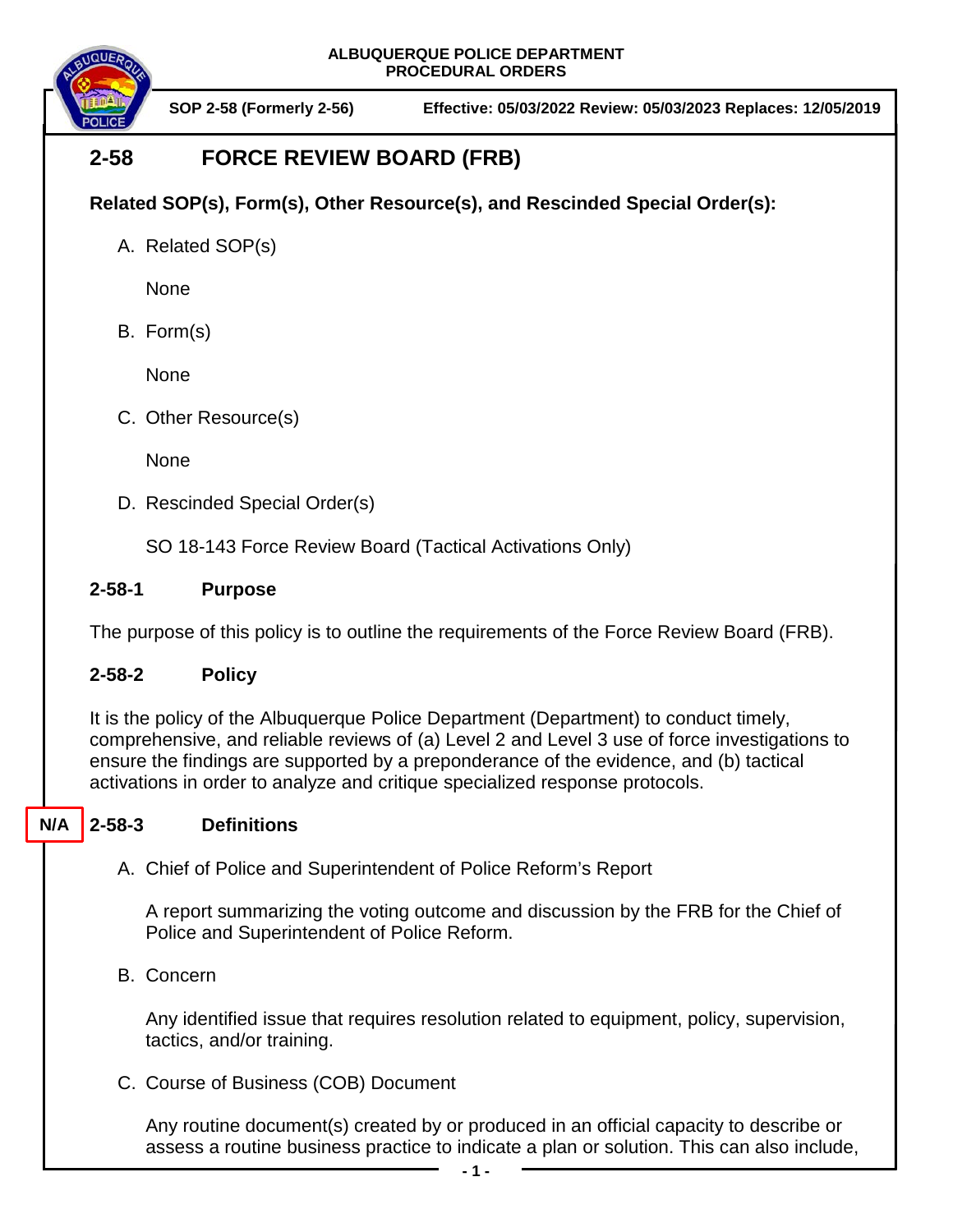

**SO SOP 2-58 (Formerly 2-56) Effective: 05/03/2022 Review: 05/03/2023 Replaces: 12/05/2019**

but is not limited to, memoranda, police reports, and/or documents reflected in routine course of business files.

D. Deficient Investigation

An investigation that fails to include all the relevant information to arrive at a wellfounded finding without resorting to surmise or assumption of facts at issue.

E. Designee

An individual who may sit on the FRB as a replacement for a voting member who is unable to attend a meeting. To be a qualified designee, the individual shall have completed FRB and Department-mandated use of force training.

F. Level 2 Use of Force FRB Meeting

An FRB meeting that reviews a sample of Level 2 uses of force.

G. Level 3 Use of Force FRB Meeting

An FRB meeting that reviews Level 3 uses of force.

H. Material Discrepancy

A lack of compatibility between two (2) or more facts that could change the outcome of an investigation.

I. Non-voting Attendee

A person without voting authority who is authorized by the FRB Chair to attend the FRB meeting. At the discretion of the FRB Chair, non-voting attendees may ask questions, answer questions from the FRB voting members, and participate in discussion of matters before the FRB.

J. Non-voting Member

A Board member who does not have voting authority. At the discretion of the FRB Chair, non-voting members may ask questions, answer questions from the FRB voting members, and participate in discussion of matters before the FRB. The FRB Chair as a non-voting member shall have voting authority to either break a tie or establish quorum.

K. Preponderance of the Evidence

Evidence that establishes that a fact is more probable than not.

L. Referral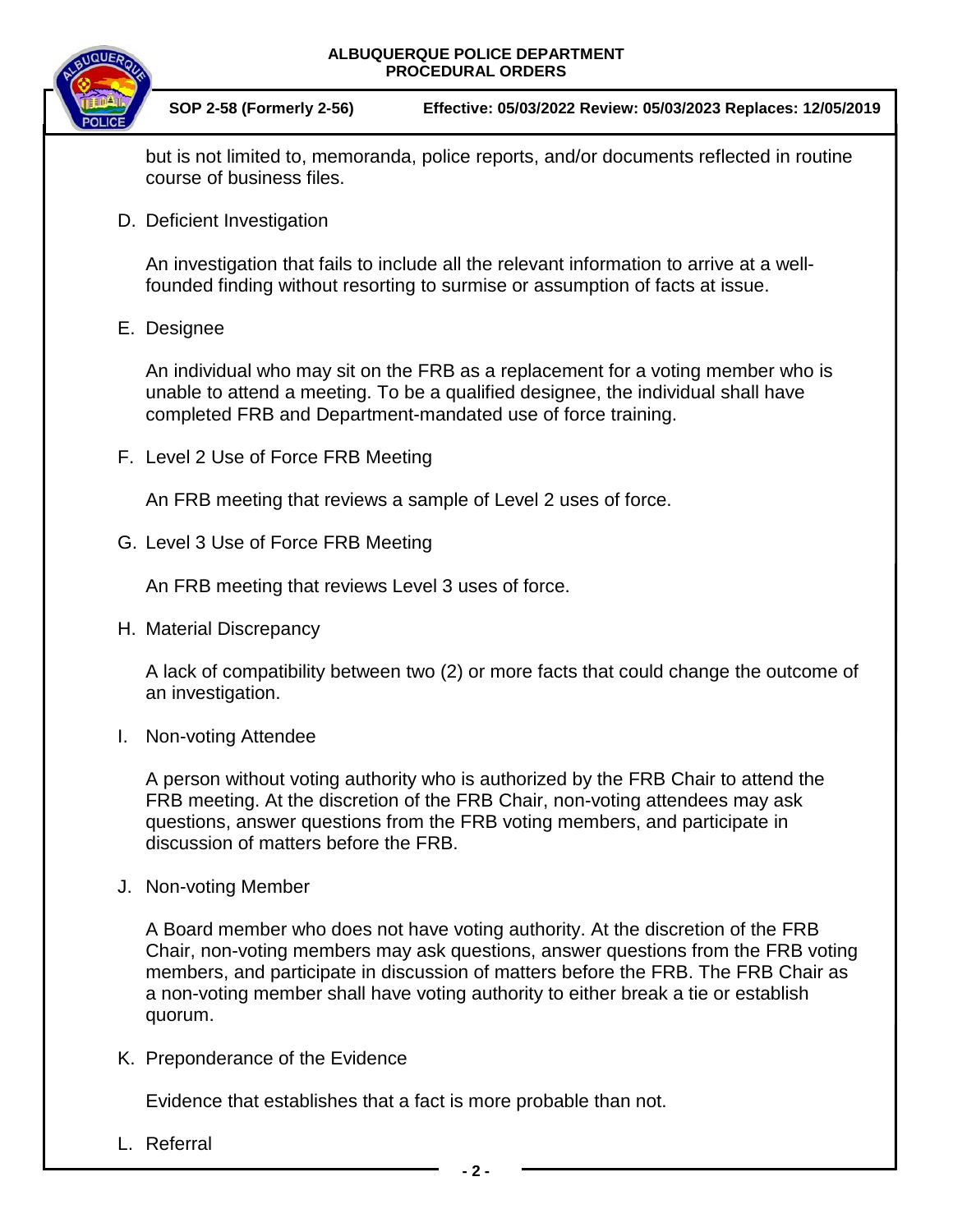

**SO SOP 2-58 (Formerly 2-56) Effective: 05/03/2022 Review: 05/03/2023 Replaces: 12/05/2019**

A decision that requires further action as determined by the FRB. All referrals shall be assigned to a specific person to remediate an identified concern.

M. Representative

An individual who provides answers to questions posed by the FRB within their area of expertise.

N. Success

A response within policy that results in a positive outcome and can be used as a training opportunity and/or a commendation.

O. Tactical Activation FRB Meeting

The FRB meeting that reviews all tactical deployments to analyze and evaluate response protocols.

P. Ten Percent (10%) Sample

The selection of Level 2 uses of force that will be reviewed by the FRB. The ten percent (10%) sample is based on the number of completed Level 2 use of force investigations in a given month. A list of investigations that are completed in a given month will be numbered and the data will be entered into a web-based random sample generator.

Q. Voting Member

An FRB member whose attendance is mandatory and who has case review and voting responsibility.

#### **2-58-4 Composition of FRB 7**

A. Chair

The Chief of Police shall appoint all voting members to the FRB, including the Chair of the FRB and their designee.

- B. Voting Members
	- 1. The FRB shall be comprised of the following voting members:
		- a. Deputy Chief of the Management Services and Support Bureau or their designee who completed FRB and Department-mandated use of force training;
		- b. Deputy Chief of the Field Services Bureau (FSB) or their designee who completed FRB and Department-mandated use of force training;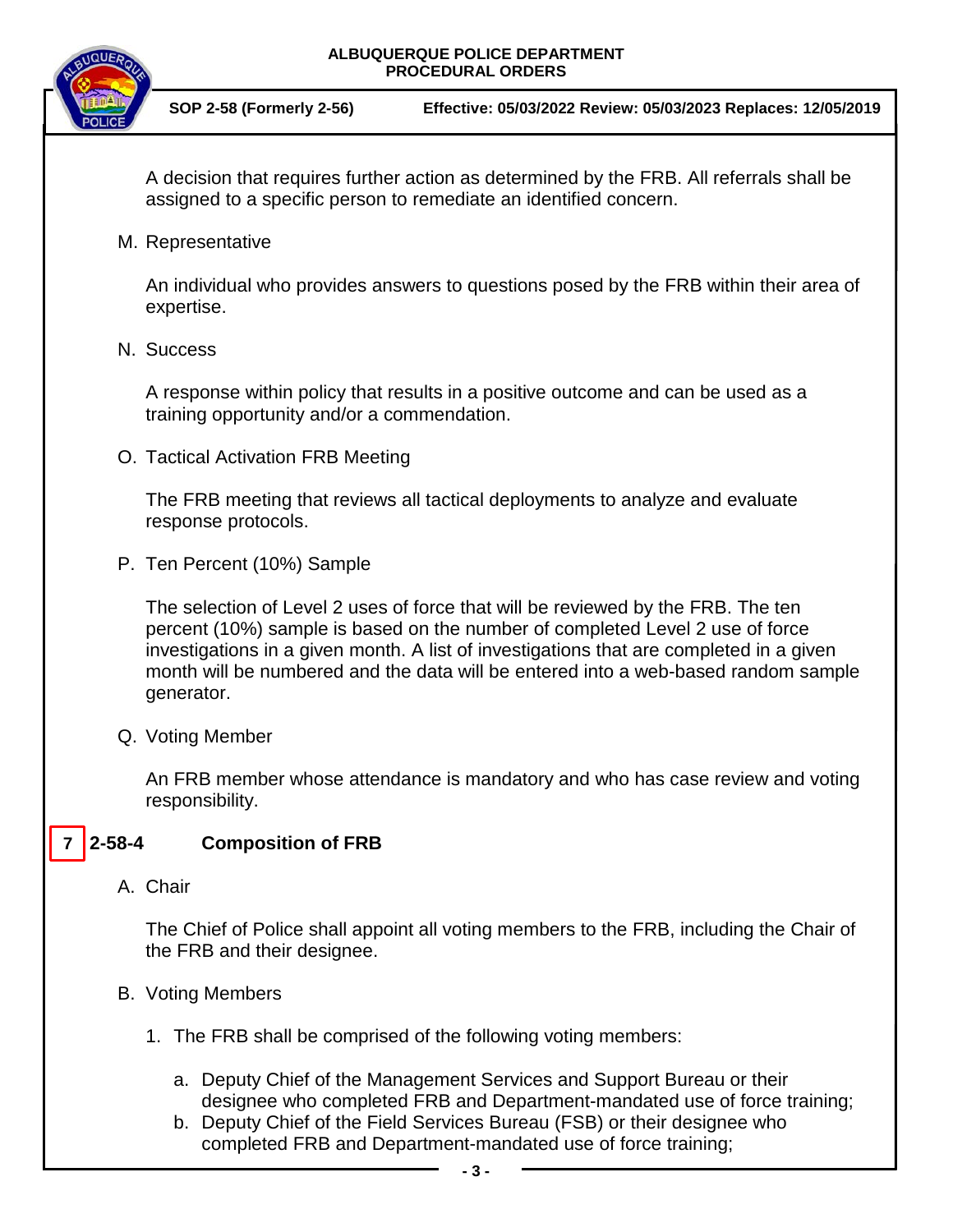

**SO SOP 2-58 (Formerly 2-56) Effective: 05/03/2022 Review: 05/03/2023 Replaces: 12/05/2019**

- c. Deputy Chief of the Investigative Bureau or their designee who completed FRB and Department-mandated use of force training;
- d. Deputy Chief of the Special Operations Bureau or their designee who completed FRB and Department-mandated use of force training;
- e. FSB Commander or their designee who completed FRB and Departmentmandated use of force training; and
- f. Academy Division Commander or their designee who completed FRB and Department-mandated use of force training.
- C. Non-Voting Members
	- 1. The FRB shall be comprised of the following non-voting members:
		- a. FRB Chair or their designee (except in a tie vote or to establish quorum);
		- b. FRB administrative personnel; and
		- c. Legal Advisor or their designee.
- D. Non-Voting Attendees
	- 1. The FRB may be comprised of the following non-voting attendees:
		- a. Administrative support staff;
		- b. Executive Director of the CPOA or their qualified designee; and
		- c. Representatives, including but not limited to:
			- i. Internal Affairs Force Division (IAFD);
			- ii. Internal Affairs Professional Standards (IAPS) Division;
			- iii. Tactical Section;
			- iv. Academy Division;
			- v. Crisis Intervention Division;
			- vi. Compliance and Oversight Division;
			- vii. Crisis Negotiation Team; and

viii.Any other personnel deemed appropriate by the FRB.

#### *2* Training Requirements  $7 \mid 2 - 58 - 5$

**7**

- A. Voting and non-voting members and their designees shall complete the following training prior to service on the FRB:
	- 1. Department-mandated use of force training and refresher updates; and
	- 2. FRB training course and FRB refresher course(s).
- B. Non-voting members who are civilian Department personnel shall audit the mandated Department use of force training and refresher updates.

## **2-58-6 Member and Attendee Responsibilities**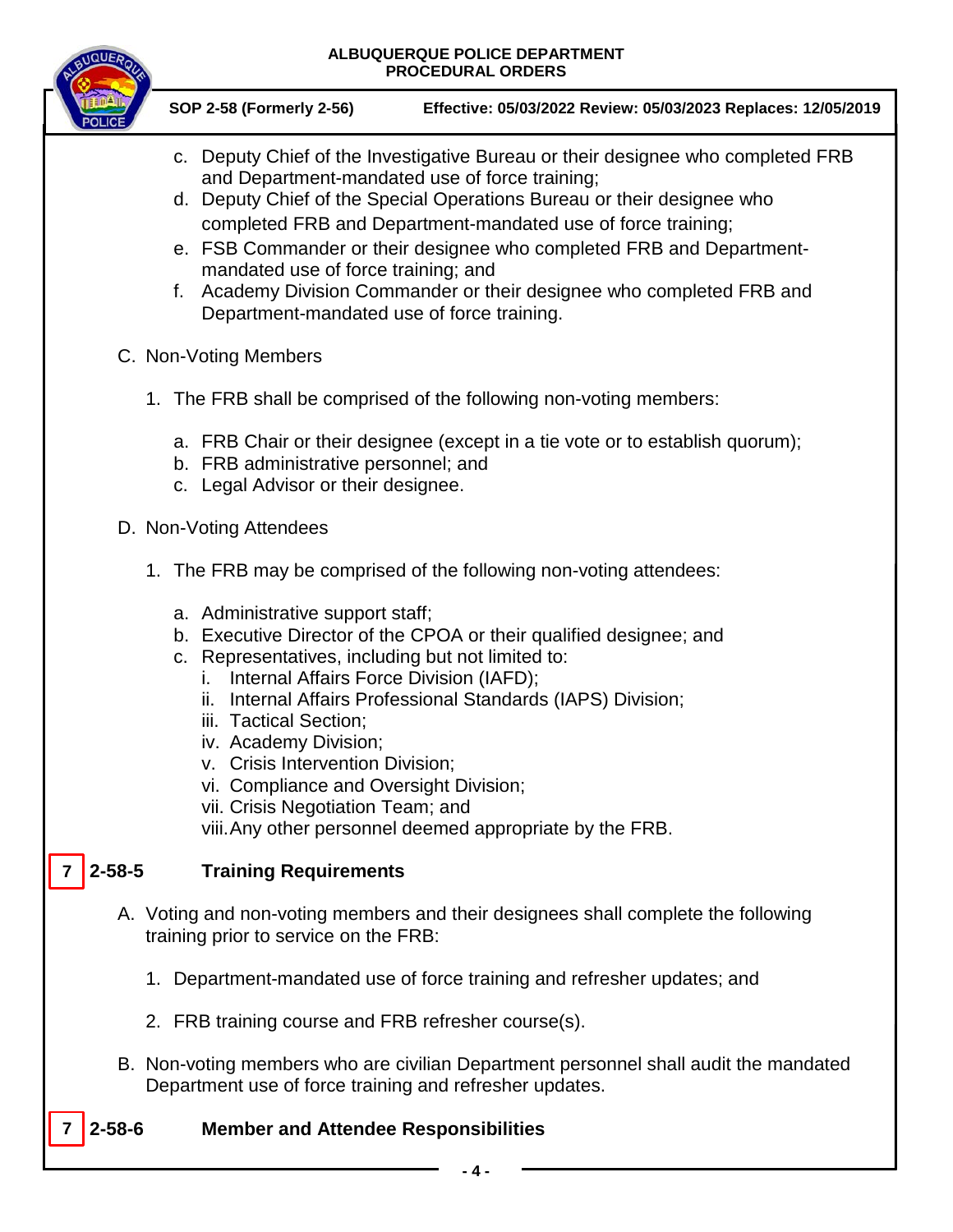

**6**

**6**

**SO SOP 2-58 (Formerly 2-56) Effective: 05/03/2022 Review: 05/03/2023 Replaces: 12/05/2019**

- A. The FRB Chair or their designee shall:
	- 1. Facilitate the meetings of the FRB;
	- 2. Ensure all FRB members vote;
	- 3. Provide the tie-breaking vote when there is a tie; and
	- 4. Provide the Executive Director of the CPOA the opportunity at the end of the presentation, prior to voting, to make a statement and/or ask questions of the presenter/representative.
- B. FRB administrative personnel shall:
	- 1. Document the meeting, including, but not limited to, meeting attendance, votes, referrals, and minutes;
	- 2. Prepare and provide the FRB report to the Chief of Police and Superintendent of Police Reform within fifteen (15) calendar days of the investigation presentation and within forty-five (45) calendar days of the FRB members receiving the file;
	- 3. Monitor the assignment, progress, and closure of referrals by the FRB; and
	- 4. Provide copies of the Level 3 use of force FRB investigation presentations and a copy of the Chief of Police and Superintendent of Police Reform's report to the Executive Director of the CPOA within thirty (30) calendar days for their review.
- C. A voting member or their designee shall:
	- 1. Review the provided investigative material in its entirety prior to attending FRB meetings;
	- 2. Review previous minutes and referral updates, when applicable; and
	- 3. Attend FRB meetings.
		- a. If unable to attend the FRB meeting, the voting member shall notify FRB administrative personnel prior to the meeting and identify the designee who will replace the voting member during the actual meeting of the FRB.
- D. A non-voting member or their designee shall review the provided investigative material in its entirety prior to attending FRB meetings. This shall not pertain to FRB administrative personnel.
	- E. The Legal Advisor or their designee shall provide confidential legal advice to the FRB on the investigation, and policy issues, and confidential legal advice regarding the FRB process, if necessary.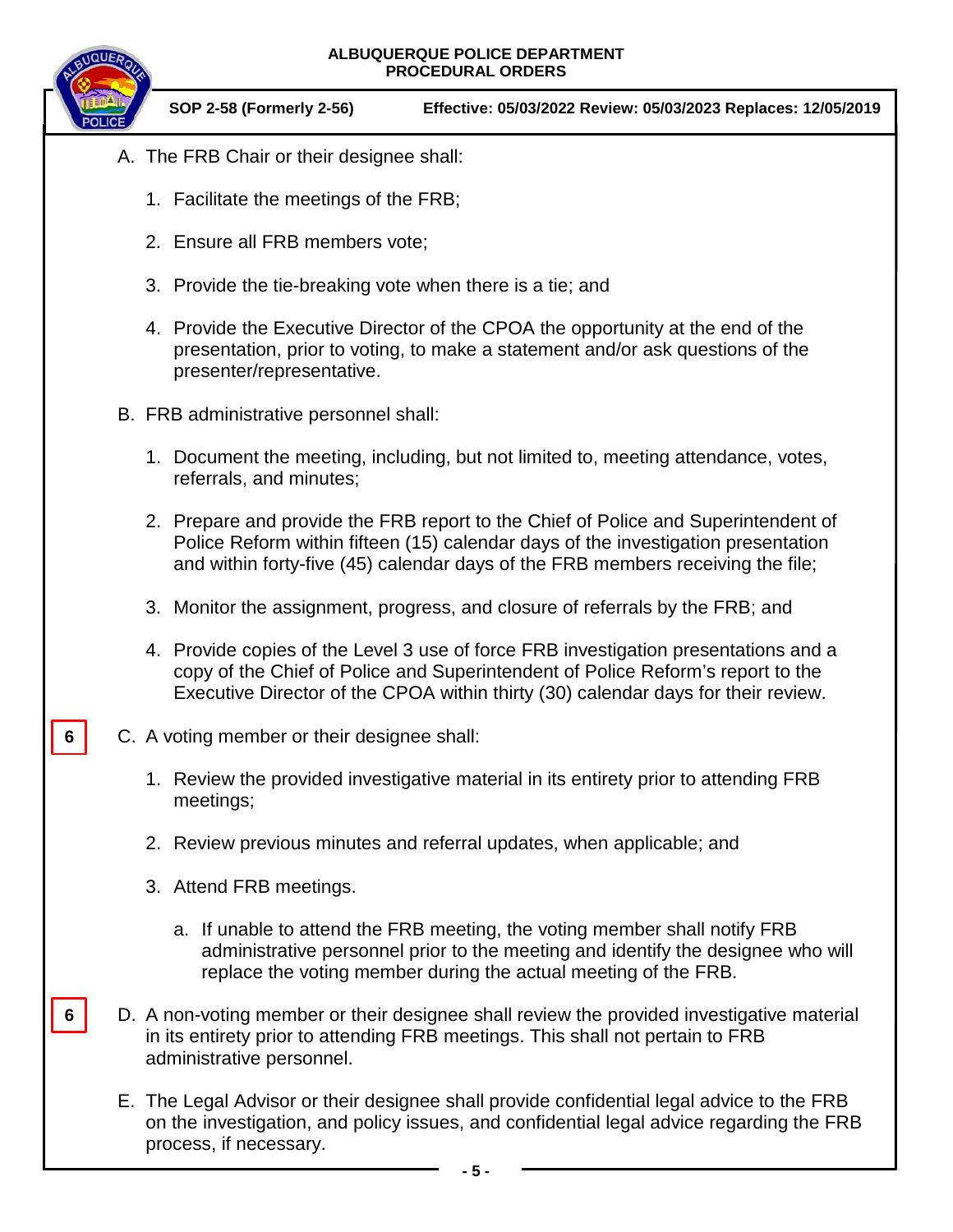|              | ALBUQUERQUE POLICE DEPARTMENT<br><b>PROCEDURAL ORDERS</b>                                                                                                                                                                                                                                                                                                                                                                                                      |
|--------------|----------------------------------------------------------------------------------------------------------------------------------------------------------------------------------------------------------------------------------------------------------------------------------------------------------------------------------------------------------------------------------------------------------------------------------------------------------------|
|              | SOP 2-58 (Formerly 2-56)<br>Effective: 05/03/2022 Review: 05/03/2023 Replaces: 12/05/2019                                                                                                                                                                                                                                                                                                                                                                      |
|              | F. A non-voting attendee shall provide answers to questions posed by the FRB within<br>their area of expertise.                                                                                                                                                                                                                                                                                                                                                |
| 6            | 1. Attendance of non-voting attendees is mandatory if requested by FRB<br>administrative personnel.                                                                                                                                                                                                                                                                                                                                                            |
|              | G. The Chief of Police may suspend an FRB voting member from serving when the<br>member is under investigation for an FRB-related policy violation. The suspension<br>shall remain in effect until the investigation is fully adjudicated.                                                                                                                                                                                                                     |
| $2 - 58 - 7$ | <b>Procedures</b>                                                                                                                                                                                                                                                                                                                                                                                                                                              |
|              | A. Meetings                                                                                                                                                                                                                                                                                                                                                                                                                                                    |
|              | 1. The attendance of three (3) voting members is required to establish a quorum and<br>take action as a Board. An FRB meeting shall be rescheduled if a quorum is not<br>present.                                                                                                                                                                                                                                                                              |
|              | 2. The Chair shall adjourn the meeting and reschedule if quorum is lost (e.g., due to<br>emergencies, call-outs, etc.).                                                                                                                                                                                                                                                                                                                                        |
|              | 3. The FRB Chair has the discretion to approve additional individuals to attend and<br>observe an FRB meeting, with the exception of the officer(s) involved in the<br>investigation being reviewed.                                                                                                                                                                                                                                                           |
|              | a. Individuals in an observational capacity may not participate in any of the<br>meeting discussions nor provide any opinions, suggestions, proposed<br>concerns, or referrals to the Board, unless called on by the FRB Chair.                                                                                                                                                                                                                                |
| N/A          | 4. The Chair of the FRB may require an observer to leave for any reason.                                                                                                                                                                                                                                                                                                                                                                                       |
|              | 5. Should the FRB Chair determine that confidential legal advice is necessary, the<br>FRB Chair may suspend the meeting to receive confidential legal advice. The FRB<br>Chair shall determine the individuals from the Department who should be present<br>during the discussion of legal issues. After receiving the legal advice, the FRB<br>Chair shall determine whether to continue to review the case or to table the case<br>for a future FRB meeting. |
|              | <b>B.</b> Case Review                                                                                                                                                                                                                                                                                                                                                                                                                                          |
|              | 1. FRB administrative support staff shall provide case materials to the FRB.                                                                                                                                                                                                                                                                                                                                                                                   |
|              | 2. Within thirty (30) days of the FRB receiving the use of force investigation from the<br>FRB administrative support staff, the FRB shall review each investigation.                                                                                                                                                                                                                                                                                          |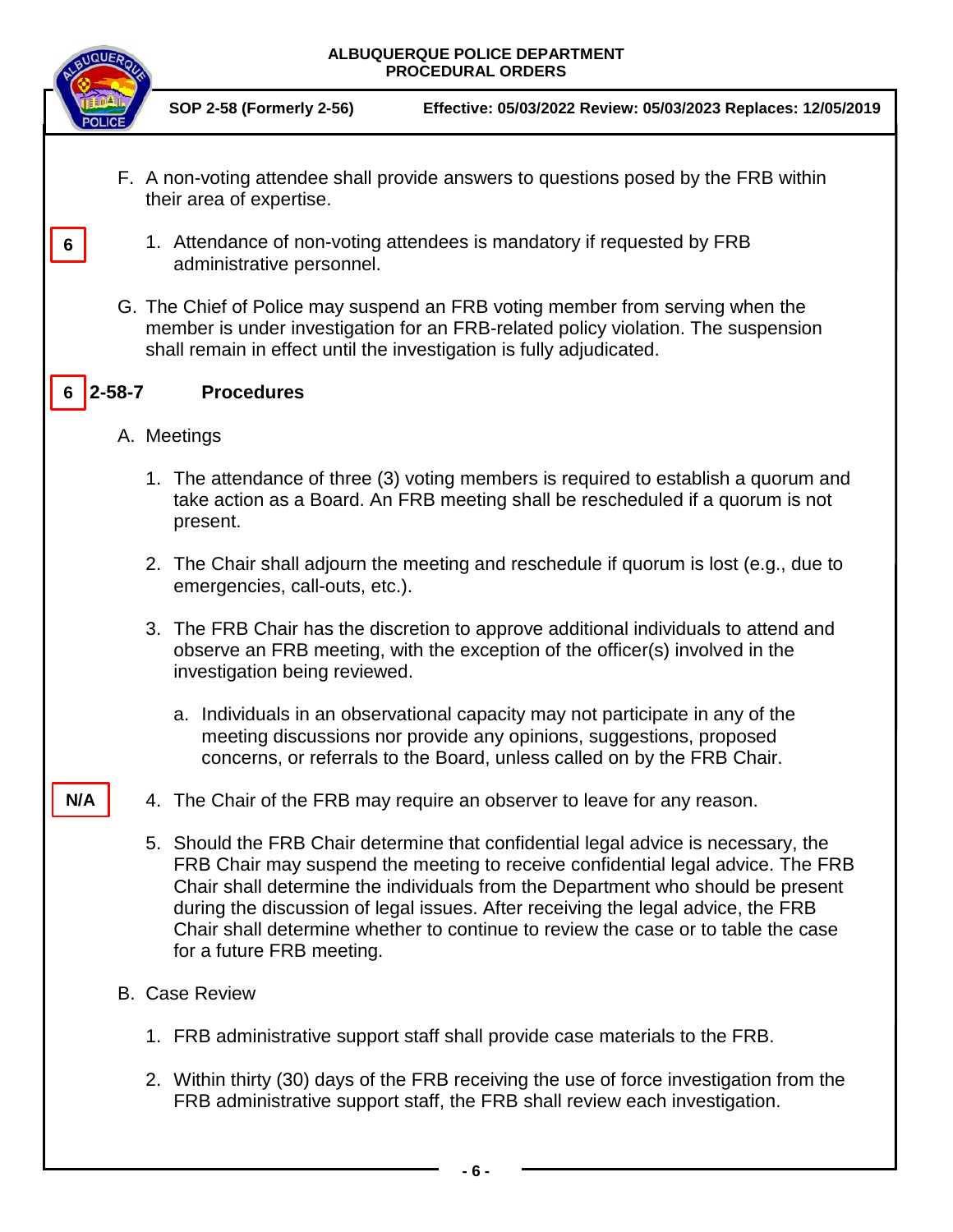| <b>MQUEA</b> |  | ALBUQUERQUE POLICE DEPARTMENT<br><b>PROCEDURAL ORDERS</b>                                                                                                                                                                                                                                                                                                                                                                                  |  |  |
|--------------|--|--------------------------------------------------------------------------------------------------------------------------------------------------------------------------------------------------------------------------------------------------------------------------------------------------------------------------------------------------------------------------------------------------------------------------------------------|--|--|
|              |  | SOP 2-58 (Formerly 2-56)<br>Effective: 05/03/2022 Review: 05/03/2023 Replaces: 12/05/2019                                                                                                                                                                                                                                                                                                                                                  |  |  |
|              |  | 3. The FRB shall identify whether the incident raised equipment, policy, supervisory,<br>tactical, or training concerns that require remediation. The FRB shall also<br>document any successes observed during each review.                                                                                                                                                                                                                |  |  |
| 5            |  | 4. The FRB shall review each Level 3 use of force investigation.                                                                                                                                                                                                                                                                                                                                                                           |  |  |
|              |  | 5. The FRB shall review all tactical deployments to analyze and critique specialized<br>response protocols.                                                                                                                                                                                                                                                                                                                                |  |  |
|              |  | 6. The FRB shall review a ten percent (10%) sample of Level 2 use of force<br>investigations closed in the previous month.                                                                                                                                                                                                                                                                                                                 |  |  |
|              |  | 7. On a quarterly basis, the FRB shall review use of force data provided by the IAFD<br>to discuss trends and patterns identified by the data analyst to improve Department<br>operations.                                                                                                                                                                                                                                                 |  |  |
|              |  | 8. For use of force investigations, the FRB shall determine whether:                                                                                                                                                                                                                                                                                                                                                                       |  |  |
|              |  | a. The investigation was thorough and complete;<br>b. The investigation findings were supported by the preponderance of the<br>evidence;<br>c. Any use of force was lawful and consistent with Department policy and/or<br>training;<br>d. The incident raised equipment, policy, supervisory, tactics, or training concerns;<br>and<br>e. IAFD personnel appropriately identified and took corrective action(s) for all<br>discrepancies. |  |  |
|              |  | 9. For tactical activations, the FRB shall determine whether:                                                                                                                                                                                                                                                                                                                                                                              |  |  |
|              |  | a. The incident raised equipment, policy, supervisory, tactics, or training concerns;<br>and<br>b. SOD personnel adhered to specialized response protocols consistent with<br>Department Standard Operating Procedures (SOP).                                                                                                                                                                                                              |  |  |
| N/A          |  | C. Presentation                                                                                                                                                                                                                                                                                                                                                                                                                            |  |  |
|              |  | 1. No officer who was involved in, a witness to, or was investigated for the use of<br>force incident shall be present when a case is presented to the FRB. An involved<br>individual is an officer who applied, participated in, or ordered the use of force.                                                                                                                                                                             |  |  |
|              |  | 2. Regardless of the above section, the Tactical Section Lieutenant may present<br>regarding tactical deployments.                                                                                                                                                                                                                                                                                                                         |  |  |
|              |  | D. Voting                                                                                                                                                                                                                                                                                                                                                                                                                                  |  |  |
|              |  | 1. No voting member shall attend any portion of an FRB case review when:                                                                                                                                                                                                                                                                                                                                                                   |  |  |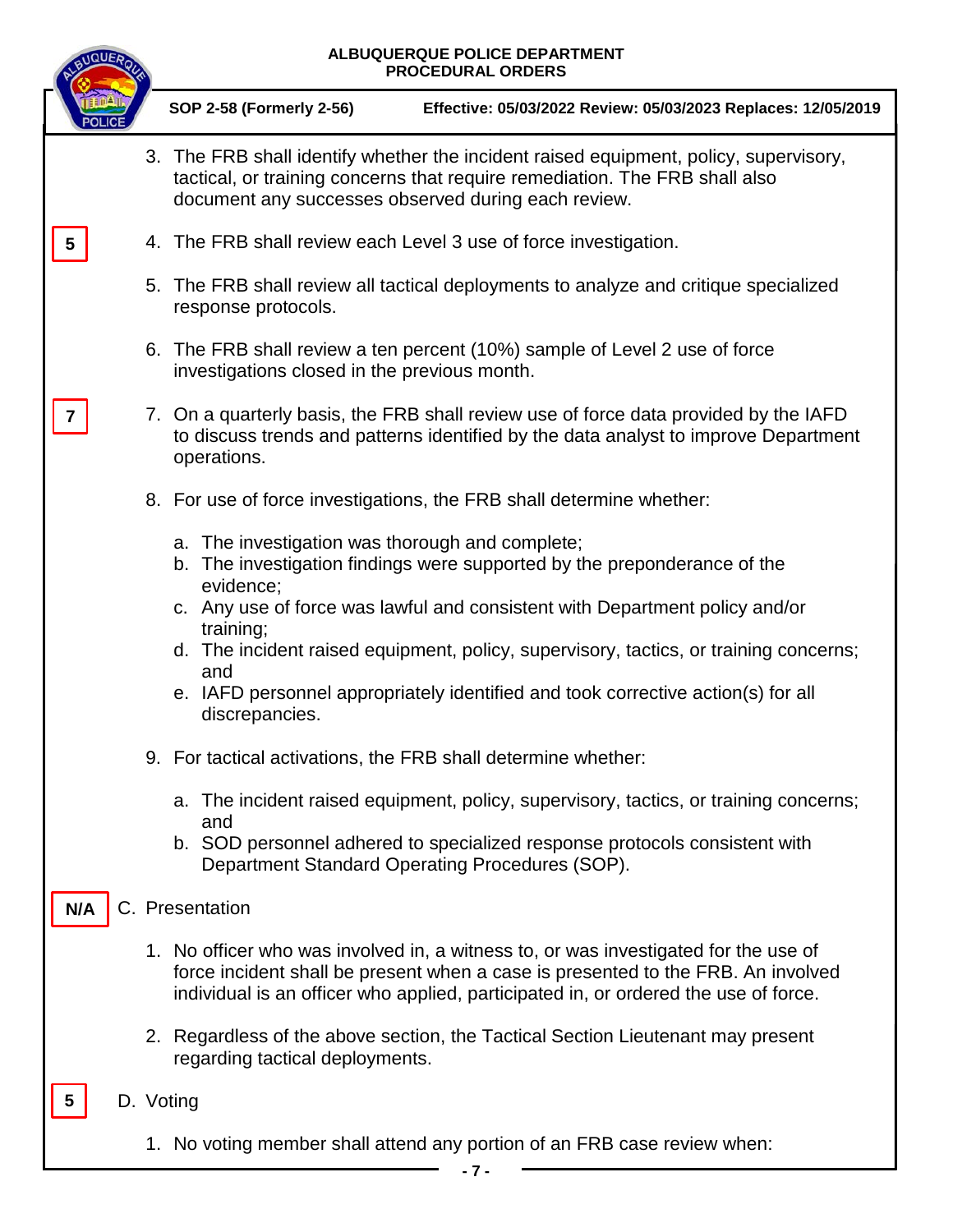

- a. That member was involved in any part of the incident being reviewed. An involved individual is an officer who applied, participated in, or ordered the use of force; or
- b. That member has a relationship with an involved Department employee who is a family or household member, spouse, or domestic partner or any other relationship that in reality or appearance suggests a potential improper influence between the voting member and the Department employee. Otherwise, no voting member shall abstain from voting.
- 2. A majority vote is necessary for the FRB to make a referral, except for a referral made for an administrative investigation.
	- 3. Where there is a tie vote, the FRB Chair or their designee shall provide the tiebreaking vote.
- E. Identification of Concerns
	- 1. The FRB shall abide by the following standards when evaluating any equipment, policy, tactics, training, or supervisory concerns:
		- a. Equipment: The FRB shall consider whether the equipment available to the officer(s) was inadequate to address the situation, for example, based on best practices or whether use of additional or other equipment would better address the situation.
		- b. Policy: The FRB shall consider whether policy changes are required by law, best practices, or training. Also, the FRB shall consider whether changes should be made to policy either to clarify an ambiguity or to modify the policy as it applies to situations similar to the one under review.
		- c. Tactics: The FRB shall consider whether the officer's decision-making properly considered officer safety, de-escalation opportunities, time, distance, adherence to best practices, safety of the individual, and the safety of the public. Also, the FRB shall consider whether changes in tactics would be beneficial to the safety of the officer(s), individual(s), and the public.
		- d. Training: The FRB shall consider whether there was a shortcoming in the training or adherence to the training by an officer, unit, division, or the Department. The FRB shall also consider whether additional training would be beneficial for an officer, unit, division, or the Department.
		- e. Supervisory: The FRB shall consider whether the supervisory response was appropriate and consistent with policy, training, and adherence to best practices. The FRB shall also consider whether changes in supervisory practices would be beneficial to the officer(s) and/or the Department.
- F. Deficient Investigations

**N/A**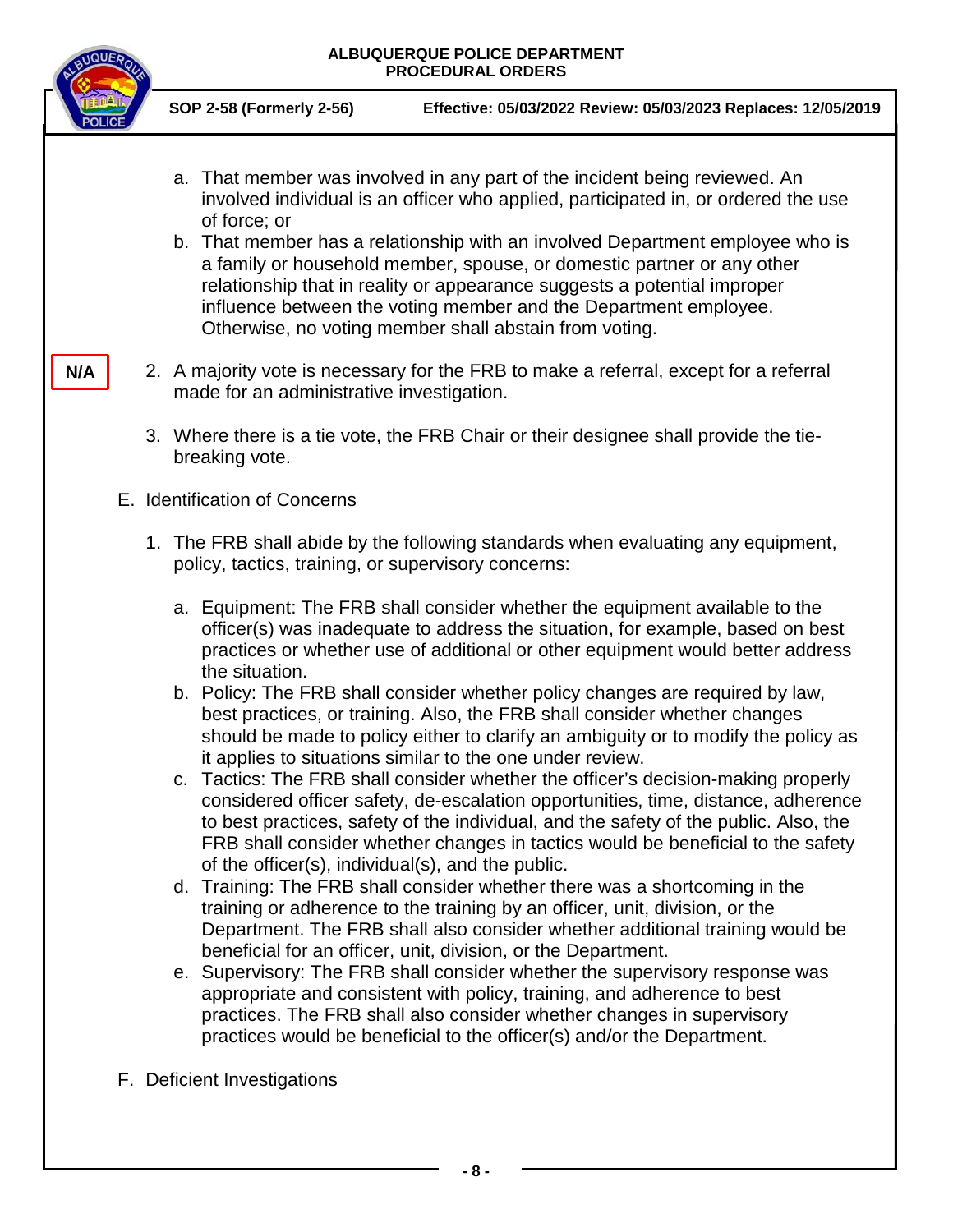

**SO SOP 2-58 (Formerly 2-56) Effective: 05/03/2022 Review: 05/03/2023 Replaces: 12/05/2019**

- 1. Where the FRB determines that a use of force investigation is incomplete or findings are not supported by the preponderance of the evidence, the FRB shall document the deficiency and order an additional investigation through a referral.
	- a. The FRB shall document the specific evidence (or lack of evidence) from the incident that supports its finding that an investigation was not supported by the preponderance of the evidence.
	- b. The receiving bureau or division is responsible for the additional investigation and shall respond in writing documenting with proposed corrective measures by the deadline imposed by FRB. The additional investigation shall be added to the use of force case file, titled "Addendum".
		- i. If the additional investigation or proposed corrective measures cannot be completed by the deadline, the receiving bureau or division shall send a memorandum to FRB personnel informing them of the expected date of completion.

## G. Referrals

**7**

**5**

- 1. The FRB shall refer a case for additional investigation when the FRB concludes that additional evidence, if available, is necessary to resolve inconsistencies or improve the reliability or credibility of the use of force investigation findings. The referral response and/or additional investigation shall be added to the use of force case file.
- 2. FRB administrative personnel shall:
	- a. Generate and send the referral to the appropriate bureau or division. The referral shall contain:
		- i. The concern or success identified;
		- ii. The action the Board votes to be taken;
		- iii. The bureau or division employee responsible for taking appropriate action and completing the referral; and
		- iv. The date the response to the referral is due back to FRB administrative personnel.
	- b. Track and maintain all FRB referrals.
- 3. The responsible bureau or division employee shall:
	- a. Address and implement any referrals given by the FRB within the timeframe designated. In the written response, the responsible bureau or division employee shall:
		- i. Identify the concern or success;
		- ii. Include any background information that is necessary; and
		- iii. Identify the action taken in response to the concern or success;
	- b. Return the response and attach all COB documents supporting proof of completion.